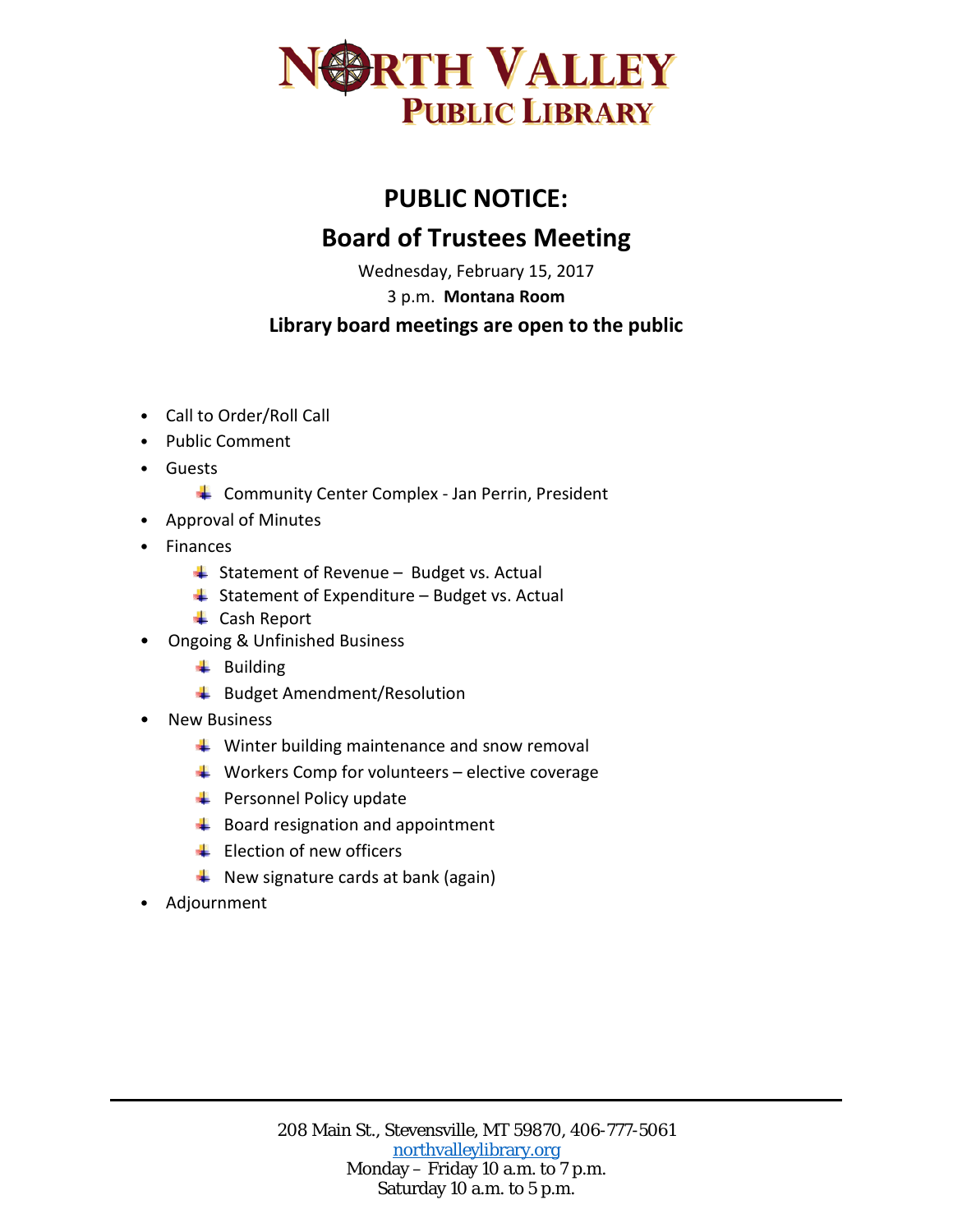North Valley Public Library Board of Trustees Meeting Wednesday, February 15, 2017 3:00 p.m. in the Montana Room

Attending: Joanne Charbonneau, Board Chairperson Victoria Howell, Board Member Kim Tiplady, Board Member Ben Essary, Board Member Denise Ard, Library Director Caitlin Dunn, Guest Leon Theroux, Guest Jan Perrin, Guest

Joanne called the meeting to order at 3:00 p.m. Dianne was out of town, but there was a quorum without her. There was no public comment.

Jan Perrin, President of the Stevensville Community Center Complex spoke. Their organization owns a 3-acre piece of property at the corner of Park Street and Middle Burnt Fork Road. The school owns an adjoining 2.5 acres. They are investigating if North Valley Public Library is interested in a shared building. The group has met with the Stevensville school board and school superintendent who like the idea of the community center with the library near the school campus. Jan said Manhattan, MT has combined the two successfully. According to the Stevensville Growth Policy, the library is a benefit to the community, and the lack of a community center is a disadvantage. Joanne feels this kind of collaborative project would allow for more grant availability. There is some concern about changing the location of the library. Joanne has discovered that collaboration helps with these kinds of projects and greatly benefits fundraising efforts.

Jan suggested talking to State Library Specialist, Colet Bartow, who was instrumental in building the Manhattan Community Center/Library. Denise said the library could not afford the maintenance of the entire facility so it would be essential that the Community Center had an endowment to draw upon or other financial means of paying for their share of the building on an ongoing basis.

After Jan left there was more discussion. Renovations in the library have been ongoing for two years, with only a small maintenance budget. A collaborative project of community center/ library is one possible answer for the future; however, all acknowledged there would be many logistical and legal issues to pursuing this possibility. The location is not ideal but working together would help with fundraising. Joanne estimated the building would need to be at least 25,000 sq. feet. Victoria wants to keep a dialogue open with their board to explore the idea more fully. Donna Bainbridge, President of the NVPL Foundation, also needs to be involved in future discussions. Denise will talk to Donna and try to arrange a combined meeting with the Community Center board and the NVPL board and the Foundation to explore even the possibility, let alone feasibility of such a project.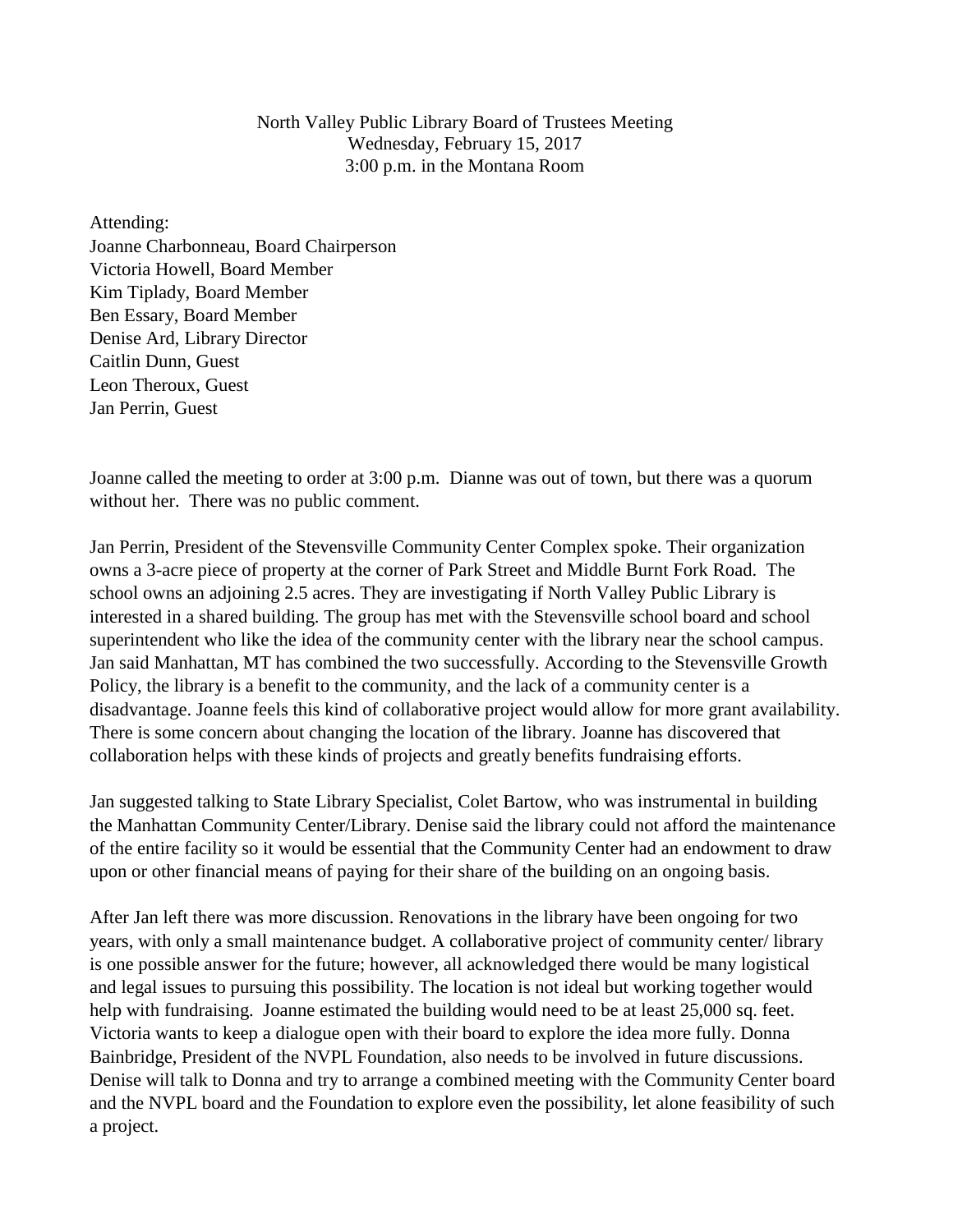Kim moved to approve last month's board minutes, Joanne seconded. Motion passed unanimously.

Finances: Joanne wrote to the State legislature about the status of state aide funding. The state budget is so tight the current funding may not be extended beyond 2017. There is a bill in the state legislature to extend that deadline. Denise is monitoring expenditures closely and anticipating rising costs. The library has spent most of its saved building money. Denise anticipates Montana Library2Go fee will increase along with Montana Shared Catalog. In addition, we will pay more for telecommunications costs than anticipated. The federal government program, e-Rate, has been very slow with their reimbursements, which the library counts on and the credits we received that went into this fiscal year count against us since now we are reimbursed based on our invoices, and we received large credits on our invoices that carried over from the last fiscal year. One good thing, the library will not have to pay for the cost of an election this fiscal year, and there is usually a small increase in tax revenue from the mill levy every year.

Construction costs will be more than appropriated so Denise submitted a budget resolution to the board.

A Resolution amending the original FY July 1, 2016-June 30, 2017 budgeted appropriations of the Library Depreciation Fund # 4000

Whereas, the North Valley Public Library has a fund reserve of \$62,000 in the Library Depreciation Cash Reserve 4000 fund

Whereas, the North Valley Public Library did not appropriate enough to pay for building improvement and repair for the fiscal year, June 30, 2017.

Therefore, be it resolved the North Valley Public Library Board of Trustees amends the FY 2017 original budgeted amount of \$24,933 to \$43,000 for building improvement and repair. Total appropriations for the Library Fund amended from \$32,739 to \$50,806 for fiscal year ending June 30, 2017.

Joanne moved to accept the budget resolution. Kim seconded. The motion unanimously approved. Joanne will sign the resolution.

Victoria motioned to approve the new estimate of \$2,813.05 for a second beam to support the roof in the community room. Kim seconded. Motion unanimously approved. Joanne moved to approve the finances, Kim seconded. Motion unanimously approved.

Unfinished business: The library is in need of a solution to address the water seepage behind the building, preferably an adequate drainage system away from the building. Denise will talk to Farmer's State Bank about how they solved their drainage problems, as they are below street level. Denise attached drain extension tubes to the gutters as a temporary solution to drain the water farther away than direct draining by the foundation. There is an issue with the neighboring business